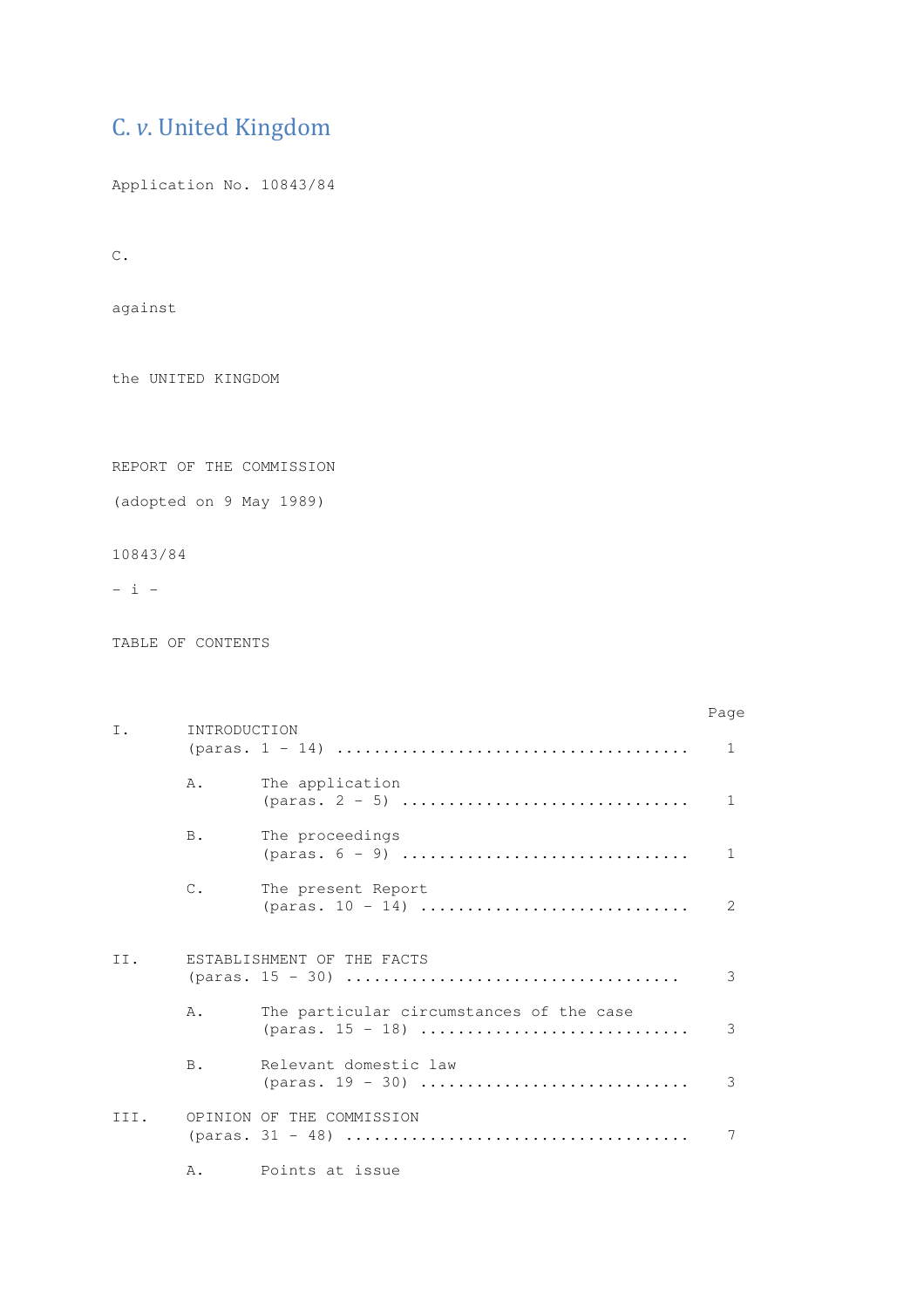|                 |                                                                                                  | 7  |
|-----------------|--------------------------------------------------------------------------------------------------|----|
| B.              | Article 8 of the Convention<br>(paras. $32 - 38$ )                                               | 7  |
| $\mathcal{C}$ . | Article 12 of the Convention<br>(paras. $39 - 47$ )                                              | 11 |
| $D$ .           | Recapitulation                                                                                   | 13 |
|                 | Dissenting opinion of Mr. J.A. Frowein, joined by<br>MM. Ermacora, GOzObOyOk, Rozakis, Schermers | 14 |
|                 | Dissenting opinion of Mr. H. Danelius, joined by<br>MM. Weitzel, Vandenberghe, Sir Basil Hall    | 14 |
|                 | Dissenting opinion of Mr. Martinez                                                               | 15 |
|                 | ${\tt APPENDIX}$ I $\;\;:\;\;$ HISTORY OF THE PROCEEDINGS $\;\;\ldots\ldots\ldots\ldots\ldots\;$ | 16 |
|                 |                                                                                                  | 17 |
|                 |                                                                                                  |    |

I. INTRODUCTION

1. The following is an outline of the case, as submitted to the European Commission of Human Rights, and of the procedure before the Commission.

A. The application

2. The applicant is a British citizen, born on 31 August 1954 and living in London. She is represented by Mr. David Pannick, barrister, who is instructed by Messrs. Howard Kennedy, Solicitors in London.

3. The application is directed against the United Kingdom. The respondent Government are represented by their Agent, Mr. M.C. Wood, Foreign and Commonwealth Office.

4. The applicant is a transsexual who was registered at birth as being of male sex. When adult the applicant underwent extensive medical and surgical treatment to change sex from male to female.

5. The applicant complains that under United Kingdom law she cannot claim full recognition of her changed status. In particular, she complains that she cannot marry an Italian citizen, Mr. G.L., who wishes to marry her. She invokes Articles 8 and 12 of the Convention.

## B. The proceedings

6. The application was introduced on 24 February 1984 and registered on 1 March 1984. On 9 May 1984 the Commission decided in accordance with Rule 42 (2) (b) of its Rules of Procedure to give notice of the application to the respondent Government. In view of an analogous application, No. 9532/81, Rees v. the United Kingdom (see para. 18 below), which had been declared admissible on 14 March 1984 and was at the time still pending before the Commission, the time-limit for the submission of observations was suspended pending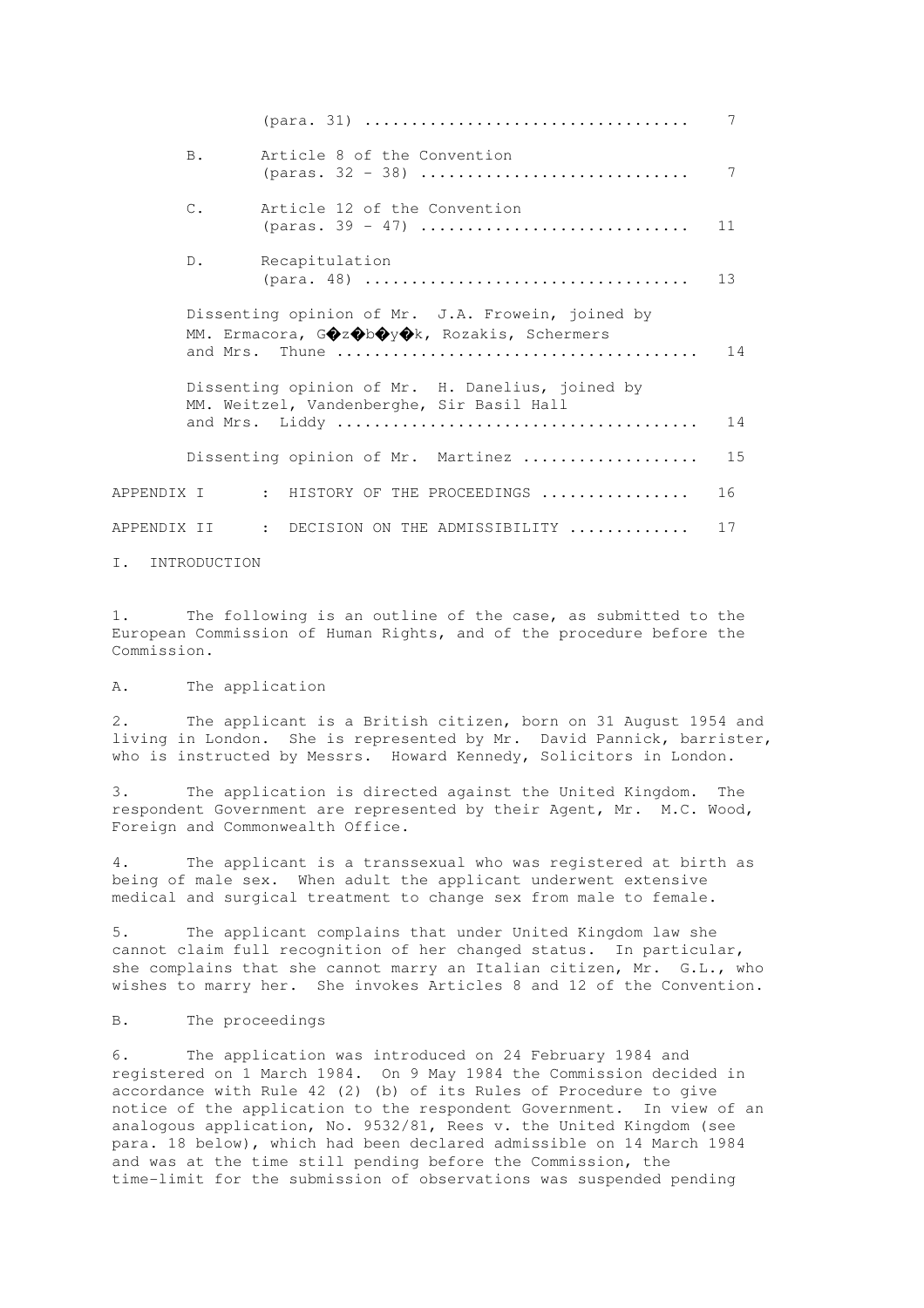the Commission's Report in that case. On 12 December 1984 the Commission adopted its Report in the Rees case. It submitted it to the European Court of Human Rights on 12 March 1985. In a letter of 4 April 1985 the respondent Government stated that in view of this Report they did not consider it appropriate to submit any observations in the present case.

On 5 July 1985 the present application was declared admissible. The Commission found that the case raised issues under Articles 8 and 12 of the Convention analogous to those in the Rees case. It then adjourned the examination of the present application pending the judgment in the Rees case.

8. On 10 December 1986, following the Court's judgment in the Rees case, the Commission resumed the examination of the present application and on 9 May 1987 it decided to request the parties to state whether, in the light of the Rees judgment, they wished to submit further observations. Both parties renounced submitting observations on the merits.

9. After declaring the case admissible, the Commission, acting in accordance with Article 28 para. b of the Convention, also placed itself at the disposal of the parties with a view to securing a friendly settlement. In the light of the parties' reaction, the Commission now finds that there is no basis on which such a settlement can be effected.

C. The present Report

10. The present Report has been drawn up by the Commission in pursuance of Article 31 of the Convention and after deliberations and votes, the following members being present:

| MM. J. A. FROWEIN, Acting President |
|-------------------------------------|
| S. TRECHSEL                         |
| F. ERMACORA                         |
| E. BUSUTTIL                         |
| A. S. GOZOBOYOK                     |
| A. WEITZEL                          |
| H. G. SCHERMERS                     |
| H. DANELIUS                         |
| J. CAMPINOS                         |
| H. VANDENBERGHE                     |
| Mrs. G. H. THUNE                    |
| Sir Basil HALL                      |
| MM. F. MARTINEZ                     |
| C.L. ROZAKIS                        |
| Mrs. J. LIDDY                       |
| Mr. L. LOUCAIDES                    |

11. The text of this Report was adopted on 9 May 1989 and is now transmitted to the Committee of Ministers of the Council of Europe, in accordance with Article 31 para. 2 of the Convention.

12. The purpose of the Report, pursuant to Article 31 of the Convention, is:

i) to establish the facts, and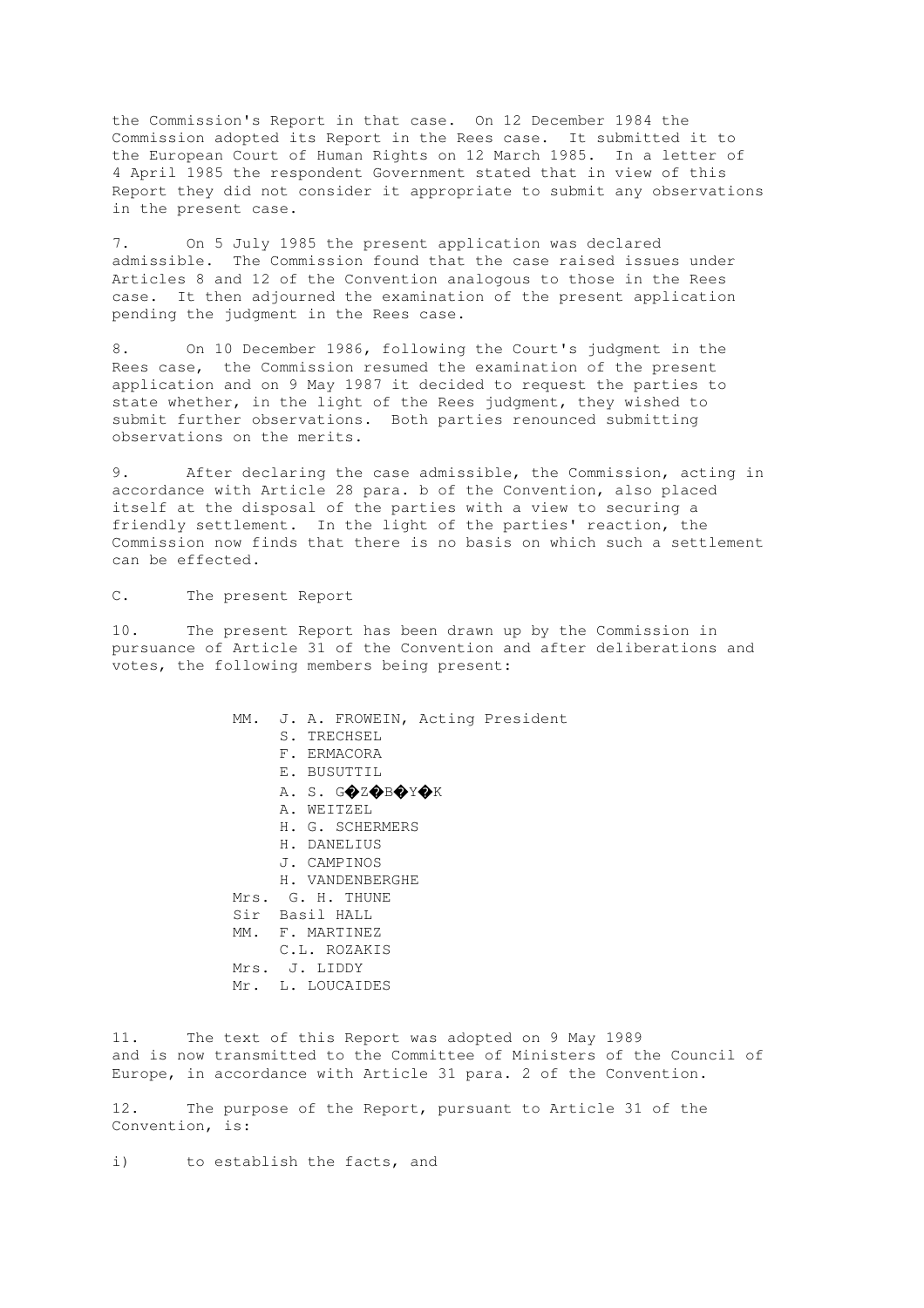ii) to state an opinion as to whether the facts found disclose a breach by the State concerned of its obligations under the Convention.

13. A schedule setting out the history of the proceedings before the Commission is attached hereto as Appendix I and the Commission's decision on the admissibility of the application as Appendix II.

14. The full text of the parties' submissions, together with the documents lodged as exhibits, are held in the archives of the Commission.

II. ESTABLISHMENT OF THE FACTS

A. The particular circumstances of the case

15. The applicant was born 1954 as a male and registered as such in the birth register under male christian names. Growing up the applicant became aware that psychologically she was of female sex.

 In July 1972 she abandoned her given christian names and assumed a woman's name, which was confirmed by Deed Poll on 16 March 1973. Since that time she has been known under that name for all purposes, has dressed as a woman and adopted a female role for all purposes. In December 1974 the applicant had gender reassignment surgery carried out in Charing Cross Hospital. A medical report, dated 8 February 1984, describes her as a pleasant young woman and asserts that since the gender reassignment surgery the applicant has lived a full life as a female, both psychologically and physically. It also confirms that a genital examination of the applicant showed her to be female in all respects.

16. In 1976 the applicant was given a United Kingdom passport as a female.

17. According to her uncontested statements, the applicant wishes to marry an Italian citizen, who is willing to marry her. She therefore inquired whether she could validly contract such a marriage.

 By letter of 2 August 1983 the Director and Registrar General informed the applicant that a marriage would be void because English law would treat the applicant as male, notwithstanding her anatomical and psychological status as a woman. The applicant's Member of Parliament informed her in a letter of 30 August 1983 that it would require a change in United Kingdom law to allow her to marry. On 18 January 1984, after another enquiry by the applicant, she was informed on behalf of the Registrar General that she could not be granted a birth certificate showing her sex as female, since a birth certificate records details as at the date of birth.

18. The above-mentioned case of Rees was decided by the European Court of Human Rights on 17 October 1986 with the finding that there was no violation of Articles 8 and 12 of the Convention (Series A no. 106). The applicant in that case was born in 1942 as a child of female sex and had been recorded in the birth register as a female. In 1974 he had undergone medical treatment for physical sexual conversion. He changed his names to male names and had been living as a male but had not been allowed to change the indication of his sex in the birth register.

B. Relevant domestic law and practice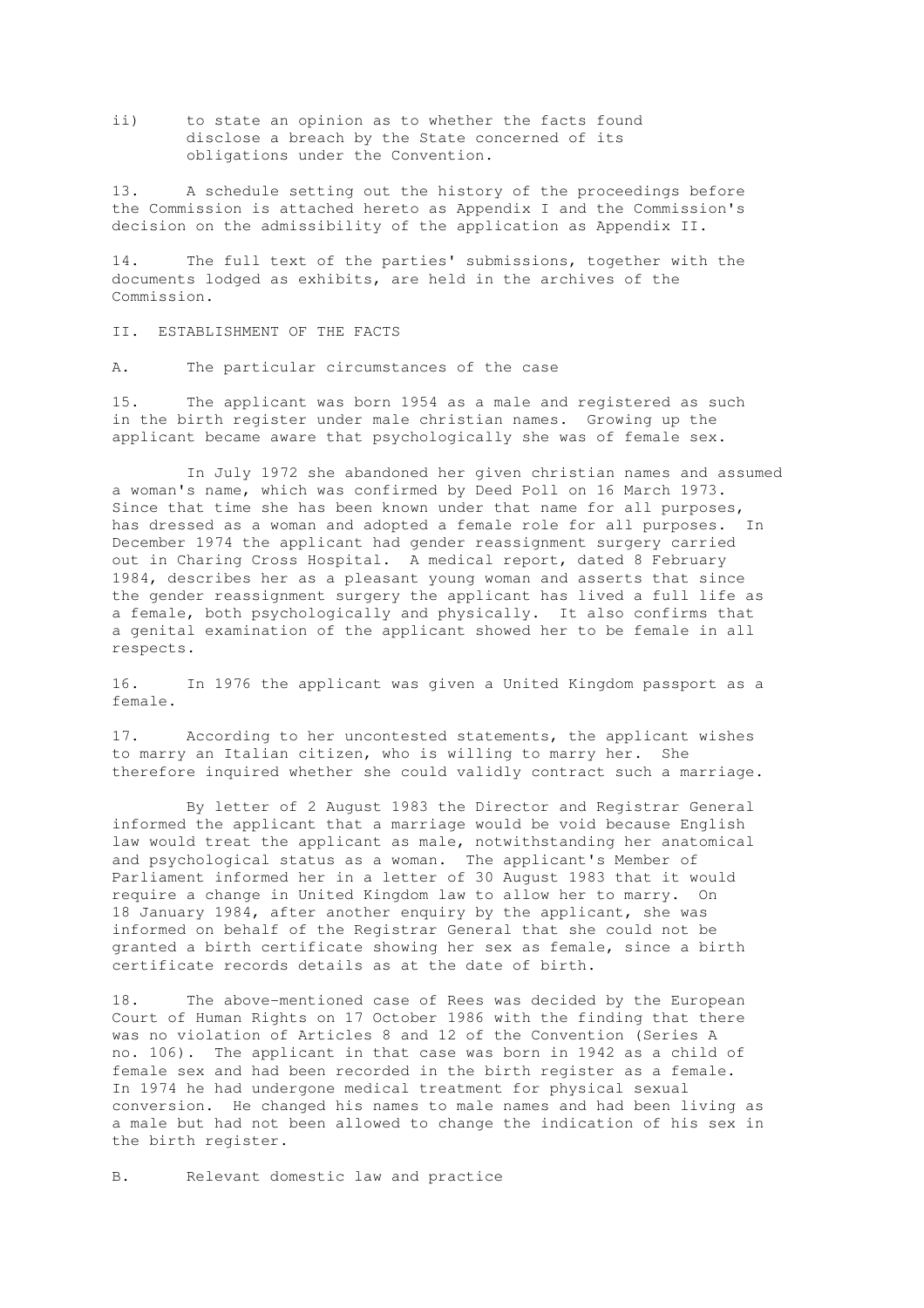1. Medical treatment

19. In the United Kingdom sexual reassignment operations are permitted without legal formalities. The operations and treatment may be carried out under the National Health Service. 2. Change of name

20. Under English law a person is entitled to adopt such first names or surname as he or she wishes and to use these new names without any restrictions or formalities, except in connection with the practice of some professions where the use of the new names may be subject to certain formalities (see, inter alia, Halsbury's Laws of England, 4th ed., vol. 35, para. 1176). For the purposes of record and to obviate the doubt and confusion which a change of name is likely to involve, the person concerned very frequently makes a declaration in the form of a "deed poll" which may be enrolled with the Central Office of the Supreme Court.

 The new names are valid for purposes of legal identification (see Halsbury's Laws of England, loc. cit., para. 1174) and may be used in documents such as passports, driving licences, car registration books, national insurance cards, medical cards, tax codings and social security papers. The new names are also entered on the electoral roll.

## 3. Identity documents

21. Civil status certificates or equivalent current identity documents are not in use or required in the United Kingdom. Where some form of identification is needed, this is normally met by the production of a driving licence or a passport. These and other identity documents may, according to the prevailing practice, be issued in the adopted names of the person in question with a minimum of formality. In the case of transsexuals, the documents are also issued so as to be in all respects consistent with the new identity. Thus, the practice is to allow the transsexual to have a current photograph in his or her passport and the prefix "Mr.", "Mrs.", "Ms." or "Miss", as appropriate, before his or her adopted names.

## 4. The Register of Births

22. The system of civil registration of births, deaths and marriages was established by statute in England and Wales in 1837. Registration of births is at present governed by the Births and Deaths Registration Act 1953 ("the 1953 Act"). The entry into force of this Act entailed no material change to the law in force in 1940, the date of the applicant's birth. The 1953 Act requires that the birth of every child be registered by the Registrar of Births and Deaths for the area in which the child is born. The particulars to be entered are prescribed in regulations made under the 1953 Act.

 A birth certificate takes the form either of an authenticated copy of the entry in the register of births or of an extract from the register. A certificate of the latter kind, known as a "short certificate of birth", is in a form prescribed and contains such particulars as are prescribed by regulations made under the 1953 Act. The particulars so prescribed are the name and surname, sex, date of birth and place of birth of the individual.

An entry in a birth register and the certificate derived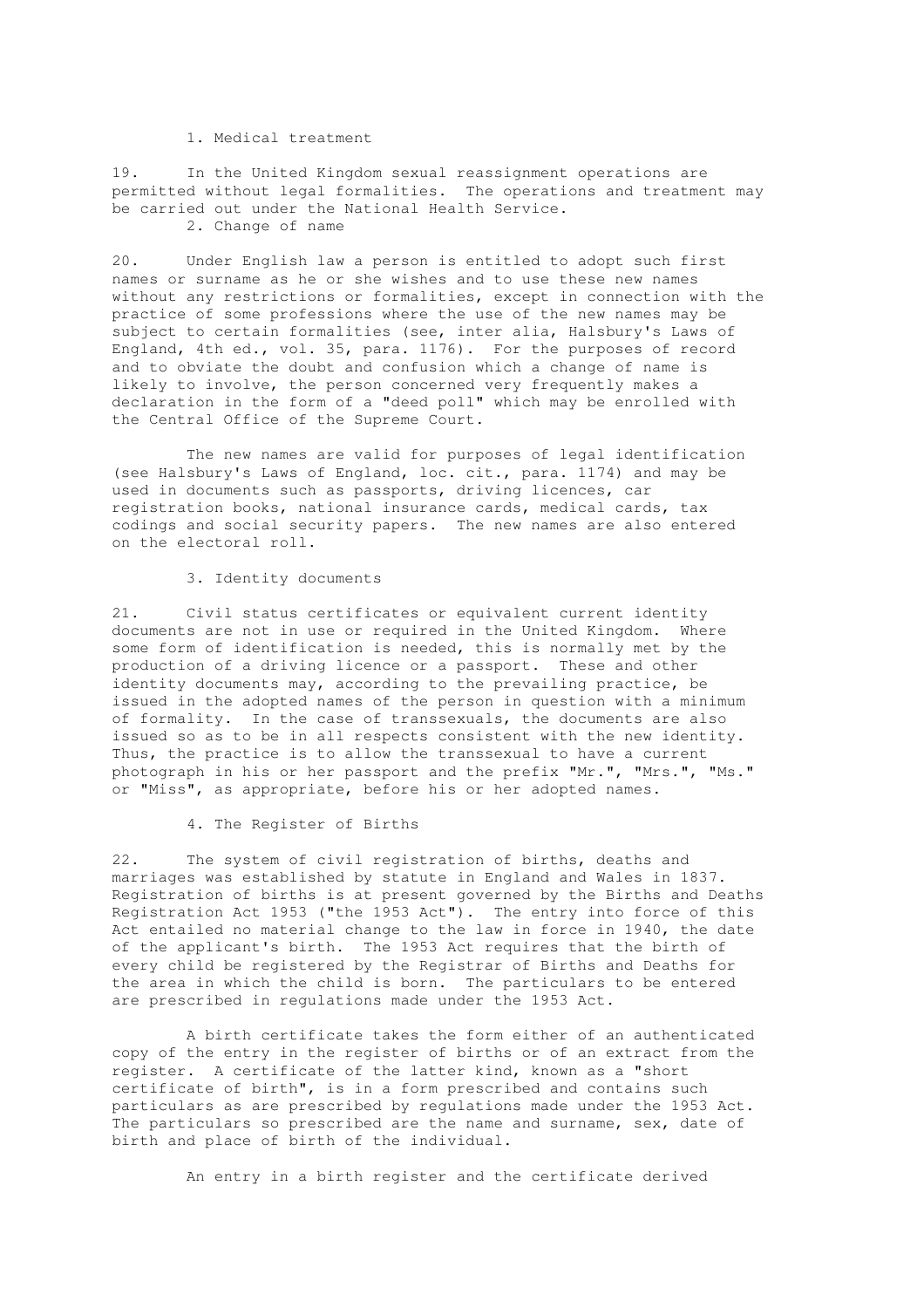therefrom are records of facts at the time of birth. Thus, in England and Wales the birth certificate constitutes a document revealing not current identity, but historical facts. The system is intended to provide accurate and authenticated evidence of the events themselves

and also to enable the establishment of the connections of families for purposes related to succession, legitimate descent and distribution of property. The registration records also form the basis for a comprehensive range of vital statistics and constitute an integral and essential part of the statistical study of population and its growth, medical and fertility research and the like.

23. The 1953 Act provides for the correction of clerical errors, such as the incorrect statement or omission of the year of the birth, and for the correction of factual errors; however, in the latter case, an amendment can be made only if the error occurred when the birth was registered. The birth register may also, within twelve months from the date of registration, be altered to give or change the name of a child and re-registration of a birth is permitted where the child has been legitimated. In addition, under the Adoption Act 1958, where a child is adopted, the register of births is to be marked with the word "adopted"; the adoption is also registered in the Adopted Children Register and a short certificate of birth may be obtained which contains no reference to parentage or adoption.

24. The criteria for determining the sex of the person to be registered are not laid down in the 1953 Act nor in any of the regulations made under it. However, the practice of the Register General is to use exclusively the biological criteria: chromosomal, gonadal and genital sex. The fact that it becomes evident later in life that the person's "psychological sex" is at variance with these biological criteria is not considered to imply that the initial entry was a factual error and, accordingly, any request to have the initial entry changed on this ground will be refused. Only in cases of a clerical error, or where the apparent and genital sex of the child was wrongly identified or in case of biological intersex, i.e. cases in which the biological criteria are not congruent, will a change of the initial entry be contemplated and it is necessary to adduce medical evidence that the initial entry was incorrect. However, no error is accepted to exist in the birth entry of a person who undergoes medical and surgical treatment to enable that person to assume the role of the opposite sex.

25. The birth registers and the indexes of all the entries are public. However, the registers themselves are not readily accessible to the general public as identification of the index reference would require prior knowledge not only of the name under which the person concerned was registered, but also of the approximate date and place of birth and the Registration District.

26. The law does not require that the birth certificate be produced for any particular purpose, although it may in practice be requested by certain institutions and employers.

 A birth certificate has in general to accompany a first application for a passport, although not for its renewal or replacement. A birth certificate is also generally (though not invariably) required by insurance companies when issuing pension or annuity policies, but not for the issue of motor or household policies nor, as a rule, for the issue of a life insurance policy. It may also be required when enrolling at a university and when applying for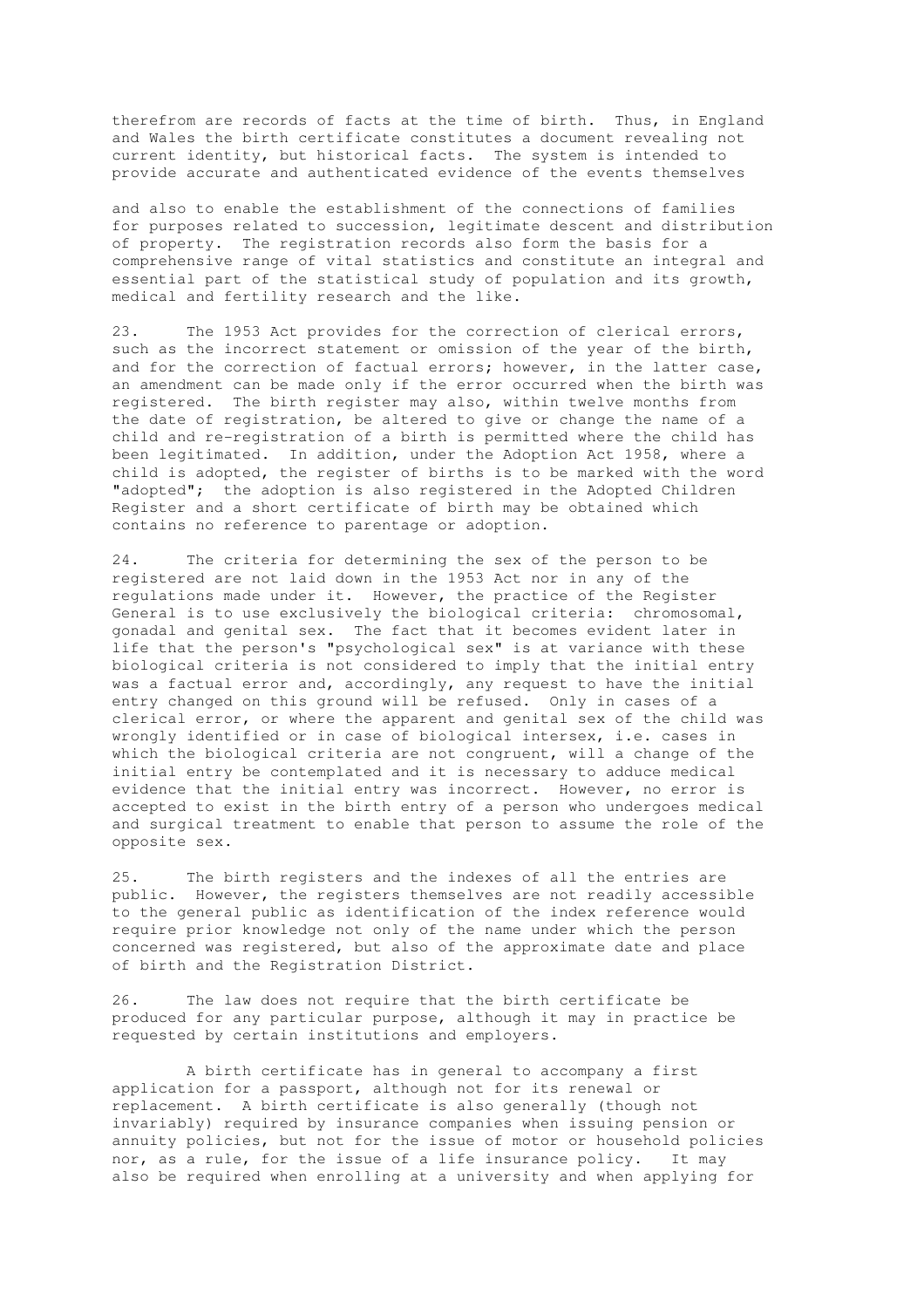employment, inter alia, with the Government. 5. Marriage

27. In English law, marriage is defined as a voluntary union for life of one man and one woman to the exclusion of all others (per Lord Penzance in Hyde v. Hyde (1868) Law Reports 1 Probate and Divorce 130, 133). Section 11 of the Matrimonial Causes Act 1973 gives statutory effect to the common-law provision that a marriage is void ab initio if the parties are not respectively male and female.

28. According to the decision of the High Court in Corbett v. Corbett (1971) Probate Reports 83, sex, for the purpose of contracting a valid marriage, is to be determined by the chromosomal, gonadal and genital tests where these are congruent. The relevance of a birth certificate to the question whether a marriage is void only arises as a matter of evidence which goes to the proof of the identity and sex of the person whose birth it certifies. The entry in the birth register is prima facie evidence of the person's sex. It may, however, be rebutted if evidence of sufficient weight to the contrary is adduced.

29. If, for the purpose of procuring a marriage or a certificate or licence for marriage, any person knowingly and wilfully makes a false oath or makes or signs a false declaration, notice or certificate required under any Act relating to marriage, he or she is guilty of an offence under Section 3 (1) of the Perjury Act 1911. However, a person contracting a marriage abroad is not liable to prosecution under this Act.

6. The legal definition of sex for other purposes

30. The biological definition of sex laid down in Corbett v. Corbett has been followed by English courts and tribunals on a number of occasions and for purposes other than marriage.

 In the Rees case the applicant had drawn the Court's attention to the following cases. In one case concerning prostitution, a male to female transsexual, who had undergone both hormone and surgical treatment, was nevertheless treated as a male by the Court of Appeal for the purposes of Section 30 of the Sexual Offences Act 1956 and Section 5 of the Sexual Offences Act 1967 (Regina v. Tan and Others 1983, <1983> 2 All England Law Reports 12). In two cases concerning social security legislation, male to female transsexuals were considered by the National Insurance Commissioner as males for the purpose of retirement age; in the first case the person in question had only received hormone therapy, in the second she had involuntarily begun to develop female secondary characteristics at the age of 46, which developments were followed by surgery and adoption of a female social role some 13 years later (cases R (P) 1 and R (P) 2 in the 1980 Volume of National Insurance Commissioner Decisions). Lastly, in a case before an Industrial Tribunal a female to male transsexual, who had not undergone any sex change treatment, was treated as a female by the Tribunal for the purposes of the Sex Discrimination Act 1975; the person in question had sought and received employment in a position reserved for men under the Factories Act, but was dismissed after discovery of her biological sex (White v. British Sugar Corporation Ltd. <1977> Industrial Relations Law Report p. 121).

III. OPINION OF THE COMMISSION

A. Points at Issue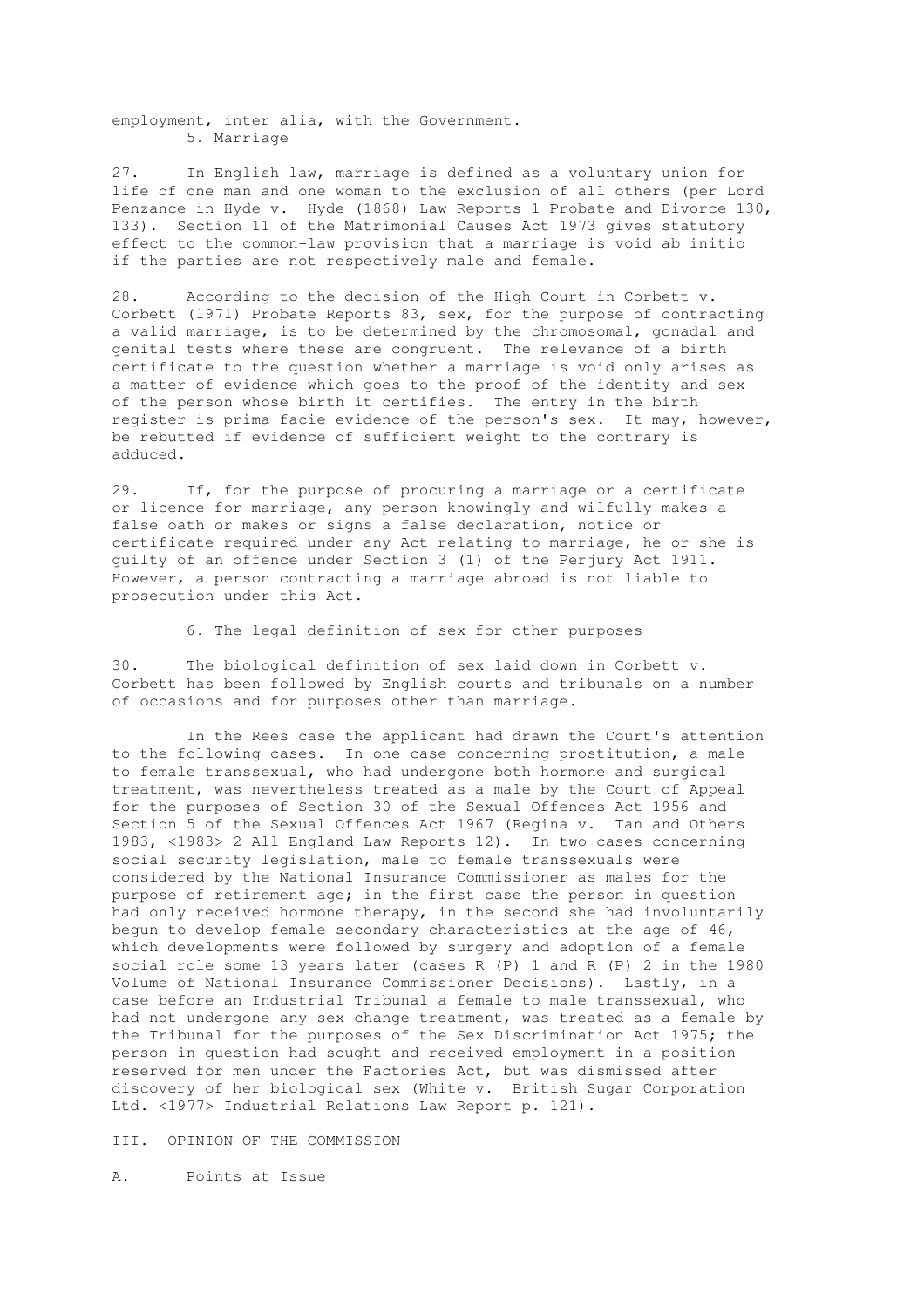#### 31. The points at issue in the present application are

- whether there has been a violation of the applicant's right, under Article 8 (Art. 8) of the Convention, to respect for her private life, in that, under United Kingdom law, she cannot claim recognition of her present status by a change of the birth register and the birth certificate; and
- whether there has been a violation of Article 12 (Art. 12) of the Convention, in that, under United Kingdom law, she cannot contract a valid marriage with a person of male sex and adopt children.

B. Article 8 (Art. 8) of the Convention

32. Article 8 (Art. 8) of the Convention provides:

"1. Everyone has the right to respect for his private and family life, his home and his correspondence.

2. There shall be no interference by a public authority with the exercise of this right except such as is in accordance with the law and is necessary in a democratic society in the interests of national security, public safety or the economic well-being of the country, for the prevention of disorder or crime, for the protection of health or morals, or for the protection of the rights and freedoms of others."

33. The applicant contends that the refusal by the United Kingdom to allow her birth certificate recording her female sex and to recognise her female sex for other legal purposes is a breach of her right to respect for her private life guaranteed by Article 8 (Art. 8) of the Convention. The denial of this right is in her submission not justified under paragraph 2 (Art. 8-2) of this provision; in particular she considers there is no "pressing social need" for the actions of the United Kingdom, so as to make them "necessary in a democratic society".

34. In her opinion the refusal to amend the birth register cannot be justified by any reasons of public interest. With regard to the respondent Government's submission that the birth register was intended to provide authentic evidence of the events and also to establish the connection of families for the purposes related to succession, legitimacy and the distribution of property, she argues that none of these purposes will be affected by an entry in the birth register to the effect that at a particular moment a person has changed sex. Nor would such an entry affect the statistical value of birth registers. On the contrary it would help to give a statistical picture corresponding to the actual situation.

35. The respondent Government limit themselves to arguing that there is no significant distinction between the present case and the Rees case.

36. As regards compliance with Article 8 (Art. 8) of the Convention by the United Kingdom in relation to transsexuals, the Commission refers to the Rees judgment of 17 October 1986, Eur. Court H.R., Series A no. 106, p. 15-18 paras. 38-46) in which the Court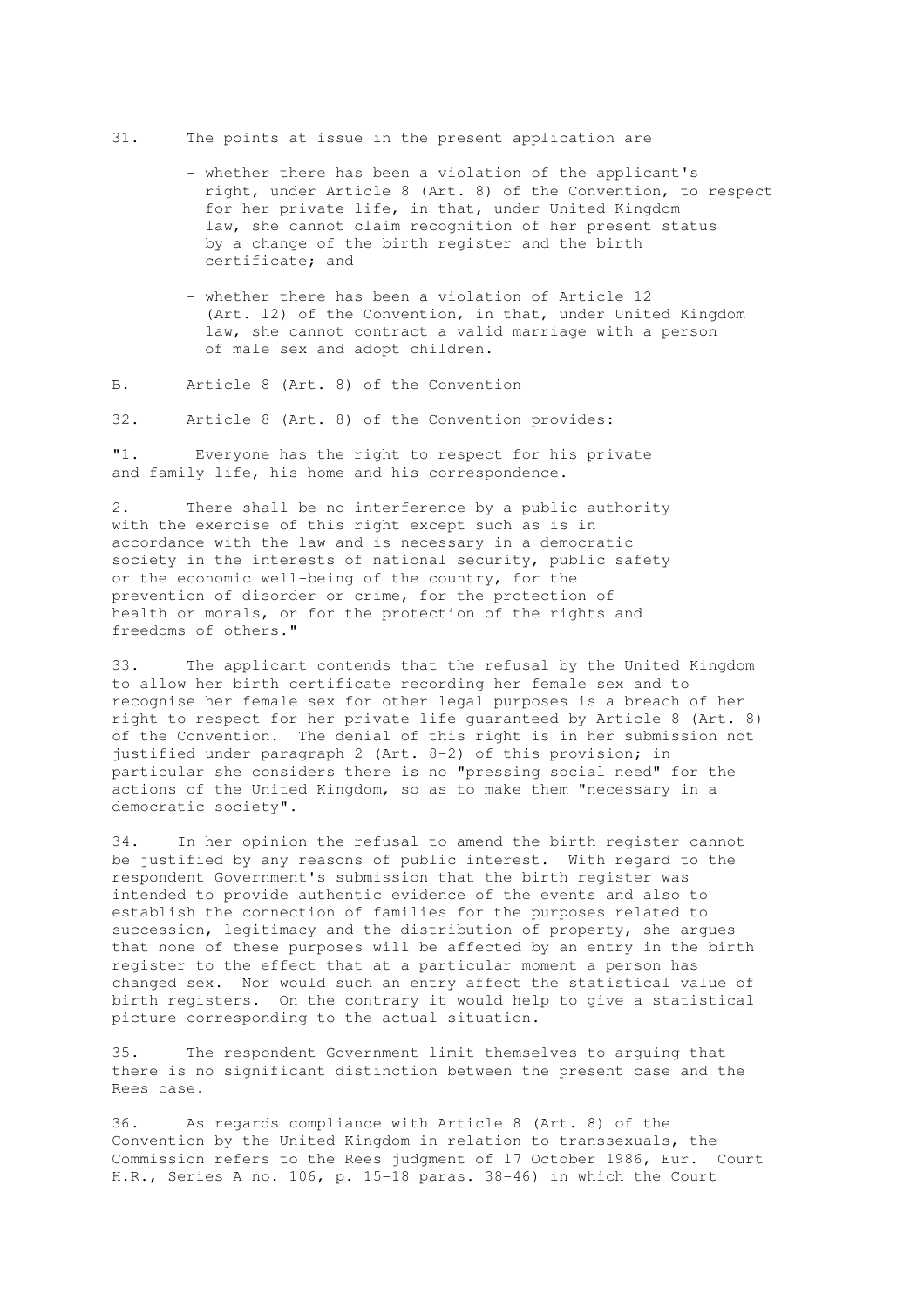stated:

 "38. Transsexualism is not a new condition, but its particular features have been identified and examined only fairly recently. The developments that have taken place in consequence of these studies have been largely promoted by experts in the medical and scientific fields who have drawn attention to the considerable problems experienced by the individuals concerned and found it possible to alleviate them by means of medical and surgical treatment. The term 'transsexual' is usually applied to those who, whilst belonging physically to one sex, feel convinced that they belong to the other; they often seek to achieve a more integrated, unambiguous identity by undergoing medical treatment and surgical operations to adapt their physical characteristics to their psychological nature. Transsexuals who have been operated upon thus form a fairly well-defined and identifiable group.

 39. In the United Kingdom no uniform, general decision has been adopted either by the legislature or by the courts as to the civil status of post-operative transsexuals. Moreover, there is no integrated system of civil status registration, but only separate registers for births, marriages, deaths and adoption. These record the relevant events in the manner they occurred without, except in special circumstances ..., mentioning changes (of name, address, etc.) which in other States are registered.

 40. However, transsexuals, like anyone else in the United Kingdom, are free to change their first names and surnames at will ... Similarly, they can be issued with official documents bearing their chosen first names and surnames and indicating, if their sex is mentioned at all, their preferred sex by the relevant prefix (Mr., Mrs., Ms. or Miss) ... This freedom gives them a considerable advantage in comparison with States where all official documents have to conform with the records held by the registry office.

 Conversely, the drawback - emphasised by the applicant - is that, as the country's legal system makes no provision for legally valid civil-status certificates, such persons have on occasion to establish their identity by means of a birth certificate which is either an authenticated copy of or an extract from the birth register. The nature of this register, which furthermore is public, is that the certificates mention the biological sex which the individuals had at the time of their birth ... The production of such a birth certificate is not a strict legal requirement, but may on occasion be required in practice for some purposes ...

 It is also clear that the United Kingdom does not recognise the applicant as a man for all social purposes. Thus, it would appear that, at the present stage of the development of United Kingdom law, he would be regarded as a woman, inter alia, as far as marriage, pension rights and certain employments are concerned ... The existence of the unamended birth certificate might also prevent him from entering into certain types of private agreements as a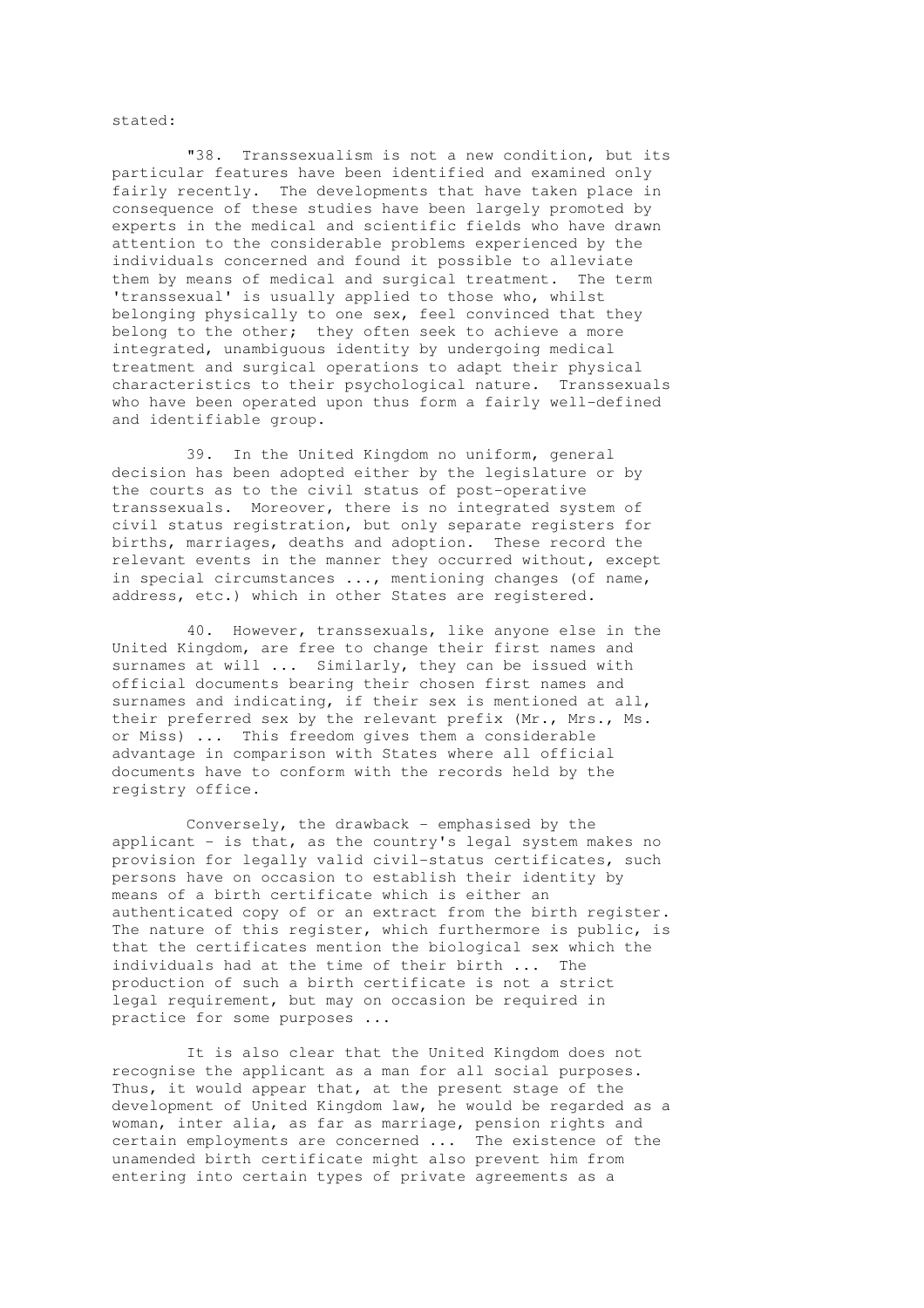man ...

 41. For the applicant and the Commission this situation was incompatible with Article 8 (Art. 8), there being in their opinion no justification for it on any ground of public interest. They submitted that the refusal of the Government to amend or annotate the register of births to record the individual's change of sexual identity cannot be justified on any such ground. Such a system of annotation would, according to the applicant, be similar to that existing in the case of adoptions. The applicant and the Commission pointed to the example of certain other Contracting States which have recently made provision for the possibility of having the original indication of sex altered from a given date. The Commission additionally relied on the fact that the United Kingdom, through its free national health service, had borne the costs of the surgical operations and other medical treatment which the applicant had been enabled to undergo. They considered that this medical recognition of the necessity to assist him to realise his identity must be regarded as a further argument for the legal recognition of the change in his sexual identity; failure to do so had the effect that the applicant was treated as an ambiguous being.

42. The Court is not persuaded by this reasoning.

 (a) To require the United Kingdom to follow the example of other Contracting States is from one perspective tantamount to asking that it should adopt a system in principle the same as theirs for determining and recording civil status.

 Albeit with delay and some misgivings on the part of the authorities, the United Kingdom has endeavoured to meet the applicant's demands to the fullest extent that its system allowed. The alleged lack of respect therefore seems to come down to a refusal to establish a type of documentation showing, and constituting proof of, current civil status. The introduction of such a system has not hitherto been considered necessary in the United Kingdom. It would have important administrative consequences and would impose new duties on the rest of the population. The governing authorities in the United Kingdom are fully entitled, in the exercise of their margin of appreciation, to take account of the requirements of the situation pertaining there in determining what measures to adopt. While the requirement of striking a fair balance ... may possibly, in the interests of persons in the applicant's situation, call for incidental adjustments to the existing system, it cannot give rise to any direct obligation on the United Kingdom to alter the very basis thereof.

 (b) Interpreted somewhat narrowly, the applicant's complaint might be seen as a request to have such an incidental adjustment in the form of an annotation to the present birth register.

 Whilst conceding that additions can be made to the entries in the birth register in order to record, for example, subsequent adoption or legitimation ..., the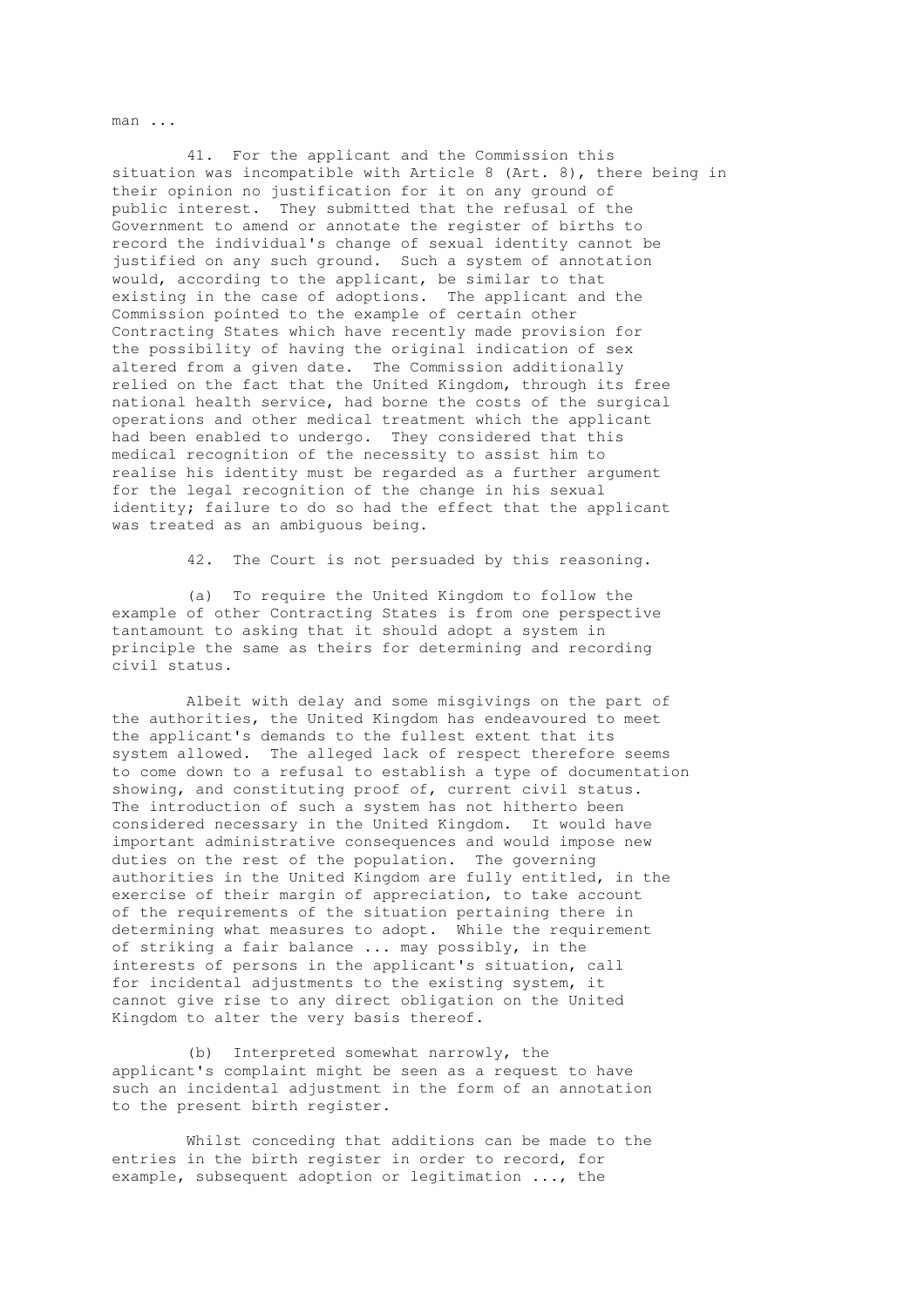Government disputed that the proposed annotation was comparable to additions of this kind. They submitted that, in the absence of any error or omission at the time of birth, the making of an alteration to the register as to the sex of the individual would constitute a falsification of the facts contained therein, and would be misleading to other persons with a legitimate interest in being informed of the true situation. They contended that the demands of the public interest weighed strongly against any such alteration.

 The Court notes that the additions at present permitted as regards adoption and legitimation also concern events occurring after birth and that, in this respect, they are not different from the annotation sought by the applicant. However, they record facts of legal significance and are designed to ensure that the register fulfils its purpose of providing an authoritative record for the establishment of family ties in connection with succession, legitimate descent and the distribution of property. The annotation now being requested would, on the other hand, establish only that the person concerned henceforth belonged to the other sex. Furthermore, the change so recorded could not mean the acquisition of all the biological characteristics of the other sex. In any event, the annotation could not, without more, constitute an effective safeguard for ensuring the integrity of the applicant's private life, as it would reveal his change of sexual identity.

 43. The applicant has accordingly also asked that the change, and the corresponding annotation, be kept secret from third parties.

 However, such secrecy could not be achieved without first modifying fundamentally the present system for keeping the register of births, so as to prohibit public access to entries made before the annotation. Secrecy could also have considerable unintended results and could prejudice the purpose and function of the birth register by complicating factual issues arising in, inter alia, the fields of family and succession law. Furthermore, no account would be taken of the position of third parties, (e.g. life insurance companies) in that they would be deprived of information which they had a legitimate interest to receive.

 44. In order to overcome these difficulties there would have to be detailed legislation as to the effects of the change in various contexts and as to the circumstances in which secrecy should yield to the public interest. Having regard to the wide margin of appreciation to be afforded the State in this area and to the relevance of protecting the interests of others in striking the requisite balance, the positive obligations arising from Article 8 (Art. 8) cannot be held to extend that far.

 45. This conclusion is not affected by the fact, on which both the Commission and the applicant put a certain emphasis, that the United Kingdom co-operated in the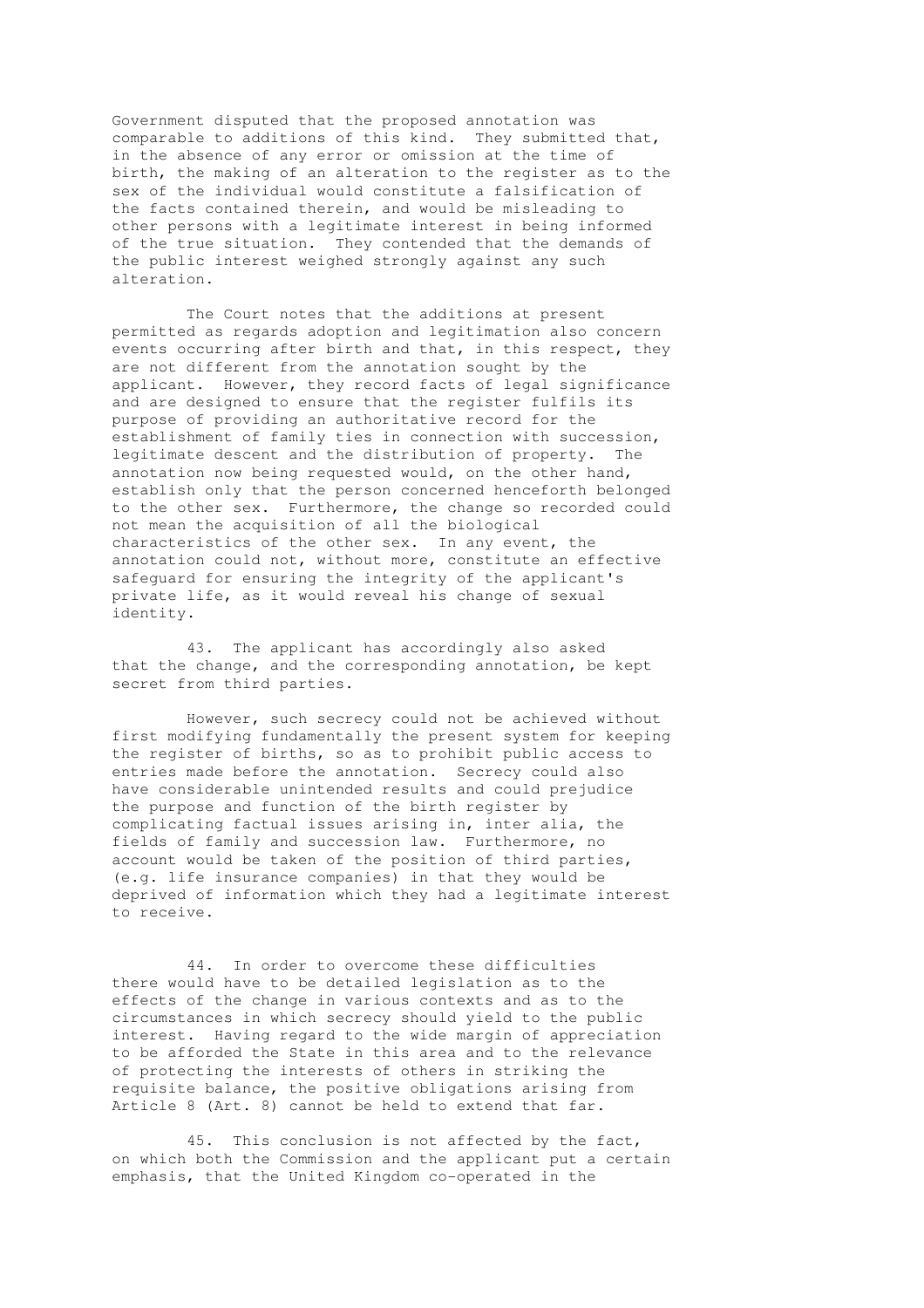applicant's medical treatment.

 If such arguments were adopted too widely, the result might be that Government departments would become over-cautious in the exercise of their functions and the helpfulness necessary in their relations with the public could be impaired. In the instant case, the fact that the medical services did not delay the giving of medical and surgical treatment until all legal aspects of persons in the applicant's situation had been fully investigated and resolved, obviously benefited him and contributed to his freedom of choice.

 46. Accordingly, there is no breach of Article 8 (Art. 8) in the circumstances of the present case."

37. The Commission considers that the present application does not reveal a particular novel aspect of the situation of transsexuals in the United Kingdom, distinguishing it from the situation in the Rees case as far as the right to respect for private life is concerned.

## Conclusion

...

38. The Commission concludes, by ten votes to six, that there has been no violation of Article 8 (Art. 8) of the Convention in the present case.

## C. Article 12 (Art. 12) of the Convention

39. Article 12 (Art. 12) of the Convention reads:

"Men and women of marriageable age have the right to marry and to found a family, according to the national law governing the exercise of this right."

40. The applicant complains that she is denied the right to marry a man as she is in this respect treated as a man by the United Kingdom authorities. She states that her sexual conversion enables her to consummate marriage with a man and that she wishes to marry an Italian citizen who also wishes to marry her.

41. As regards compliance with Article 12 (Art. 12) of the Convention by the United Kingdom, the Commission again refers to the Rees judgment (loc. cit.) in which the Court stated in this respect:

"48. The applicant complained of the undisputed fact that, according to the law currently in force in the United Kingdom, he cannot marry a woman. He alleged a violation of Article 12 (Art. 12), which provides:

The Government contested this; the Commission was divided between two conflicting views.

49. In the Court's opinion, the right to marry guaranteed by Article 12 (Art. 12) refers to the traditional marriage between persons of opposite biological sex. This appears also from the wording of the Article which makes it clear that Article 12 (Art. 12) is mainly concerned to protect marriage as the basis of the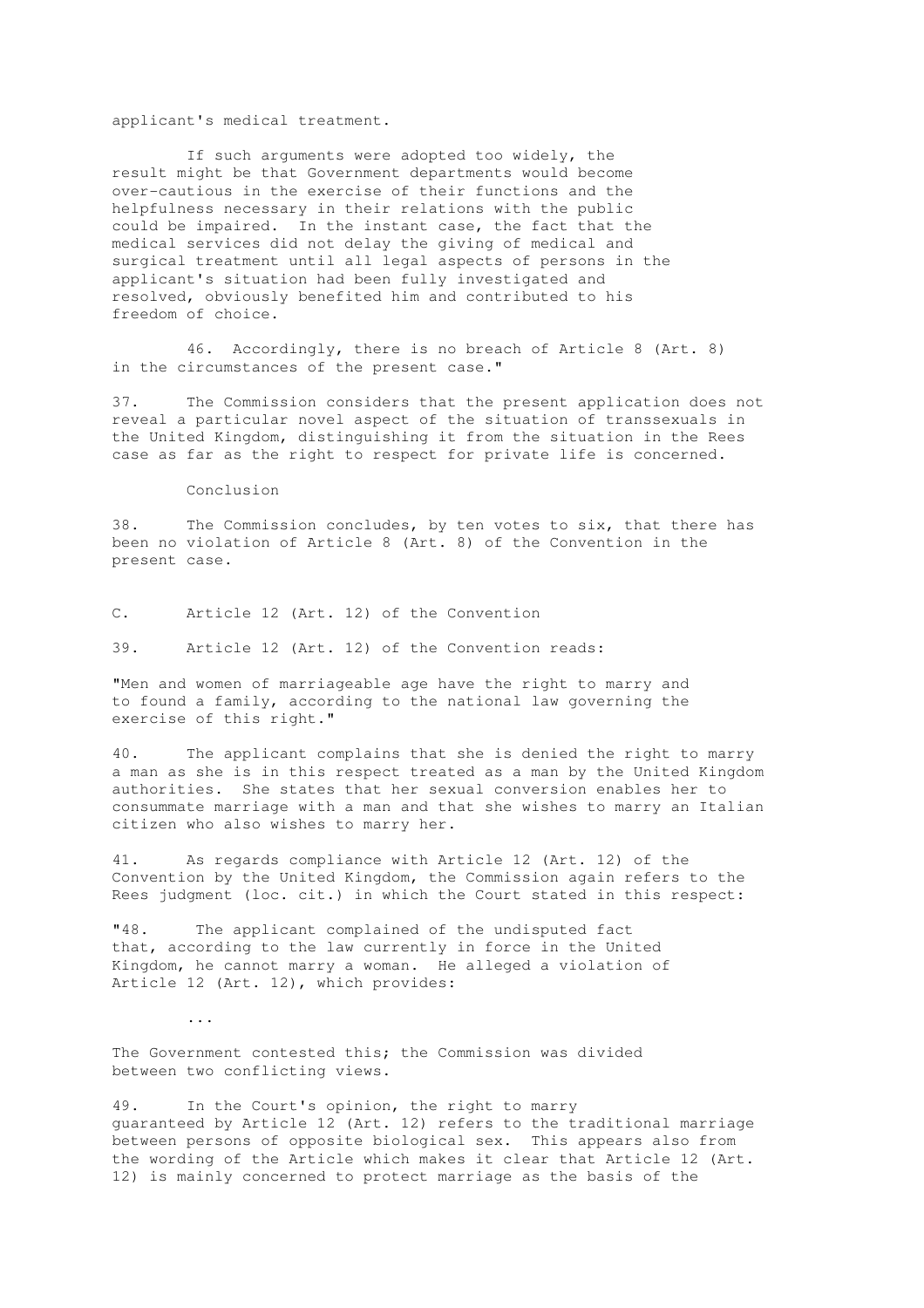family.

50. Furthermore, Article 12 (Art. 12) lays down that the exercise of this right shall be subject to the national laws of the Contracting States. The limitations thereby introduced must not restrict or reduce the right in such a way or to such an extent that the very essence of the right is impaired. However, the legal impediment in the United Kingdom on the marriage of persons who are not of the opposite biological sex cannot be said to have an effect of this kind.

51. There is accordingly no violation in the instant case of Article 12 (Art. 12) of the Convention."

42. The Commission also had regard to the opinion which its members expressed in the Rees Report of 12 December 1984 on this issue. Five members found that there was no separate violation of Article 12 (Art. 12) of the Convention as the impossibility under British law of the applicant Rees to marry a person of female sex was only a necessary consequence of the violation Article 8 (Art. 8) of the Convention which the Commission unanimously found in that case. Five other members considered that Article 12 (Art. 12) of the Convention was not violated.

43. The Commission now considers that marriage and the foundation of a family are particular events in the life of individuals which go beyond the mere realisation of private and family life as they involve two persons who form a legally and socially recognised union which creates both responsibilities and privileges. Article 12 (Art. 12) of the Convention therefore guarantees a specific and distinctive right of an independent nature as compared with the right to protection of private and family life guaranteed by Article 8 para. 1 (Art. 8-1) of the Convention.

 In fact the distinction between Articles 8 (Art. 8) and 12 (Art. 12) must be seen essentially as a difference between the protection under Article 8 (Art. 8) of de facto family life irrespective of its legal status (cf. Eur. Court H.R., Marckx judgment of 13.6.1979, Airey judgment of 9.10.1979 and Johnston judgment of 18.12.1986, Series A Nos. 31, 32 and 112) and the right under Article 12 (Art. 12) for two persons of opposite sex to be united in a formal, legally recognised union.

 Therefore, the finding that there has been no violation of Article 8 (Art. 8) of the Convention does not automatically exclude the finding of a violation of Article 12 (Art. 12).

44. As far as the present applicant's right to marry is concerned, the Commission first observes that her application contains a factual element which distinguishes it from the Rees case and the other transsexual cases so far considered, in that the present applicant has, according to her uncontested statements, a male partner wishing to marry her.

45. The Commission agrees, in principle, with the Court, that Article 12 (Art. 12) refers to the traditional marriage between persons of opposite biological sex. It cannot, however, be inferred from Article 12 (Art. 12) that the capacity to procreate is a necessary requirement for the right in question. Men or women, who are unable to have children, enjoy the right to marry just as other persons. Therefore, biological sex cannot for the purpose of Article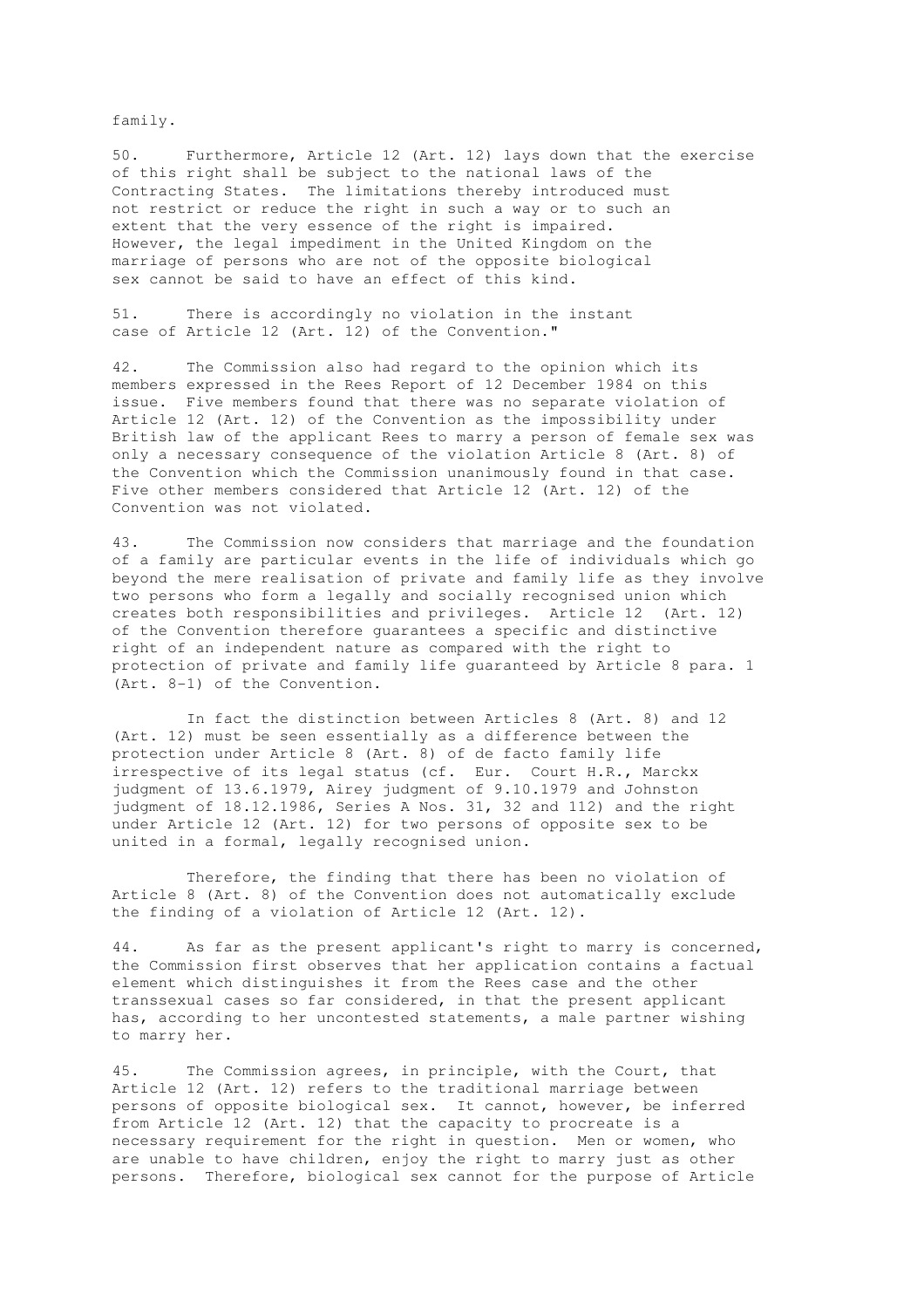12 (Art. 12) be related to the capacity to procreate.

46. It is certified by a medical expert that the applicant is anatomically no longer of male sex. She has been living after the gender reassignment surgery as a woman and is socially accepted as such.

 In these circumstances it cannot, in the Commission's opinion, be maintained that for the purposes of Article 12 (Art. 12) the applicant still has to be considered as being of male sex. The applicant must therefore have the right to conclude a marriage recognised by the United Kingdom law with the man she has chosen to be her husband.

47. Conclusion

 The Commission concludes, by ten votes to six, that there has been a violation of Article 12 (Art. 12) of the Convention.

D. Recapitulation

48. The Commission concludes:

 - by 10 votes to 6, that there has been no violation of Article 8 (Art. 8) of the Convention (para. 38);

 - by 10 votes to 6, that there has been a violation of Article 12 (Art. 12) of the Convention (para. 47).

Secretary to the Commission **Acting President of the Commission** 

(H.C. KR�GER) (J.A. FROWEIN)

Dissenting opinion of Mr. J.A. Frowein, joined by MM. Ermacora,  $G\hat{\mathbf{\Theta}}z\hat{\mathbf{\Theta}}b\hat{\mathbf{\Theta}}y\hat{\mathbf{\Theta}}k$ , Rozakis, Schermers and Mrs. Thune

 We have voted for a violation of Article 8 (Art. 8). For the reasons developed in the opinion by five members in the case of Rees (p. 27 para. 54), we consider that Article 8 (Art. 8) and Article 12 (Art. 12) in a case of transsexualism cannot be separated completely.

 We consider that a violation of Article 8 (Art. 8) has taken place because in the present case there are clear indications that the applicant, who is socially accepted as a woman, and another person are willing to marry. Under these circumstances we do not feel bound by the judgment of the Court in the case of Rees. For us, Article 8 (Art. 8), as protecting human dignity, requires that a person, after undergoing surgery for changing sex and being now socially accepted as a woman, be recognised legally in her new identity.

 In the case of Rees, the opinion of five members to which we referred saw Article 12 (Art. 12) as not raising an independent issue (loc. cit.). We have come to a different conclusion in this case where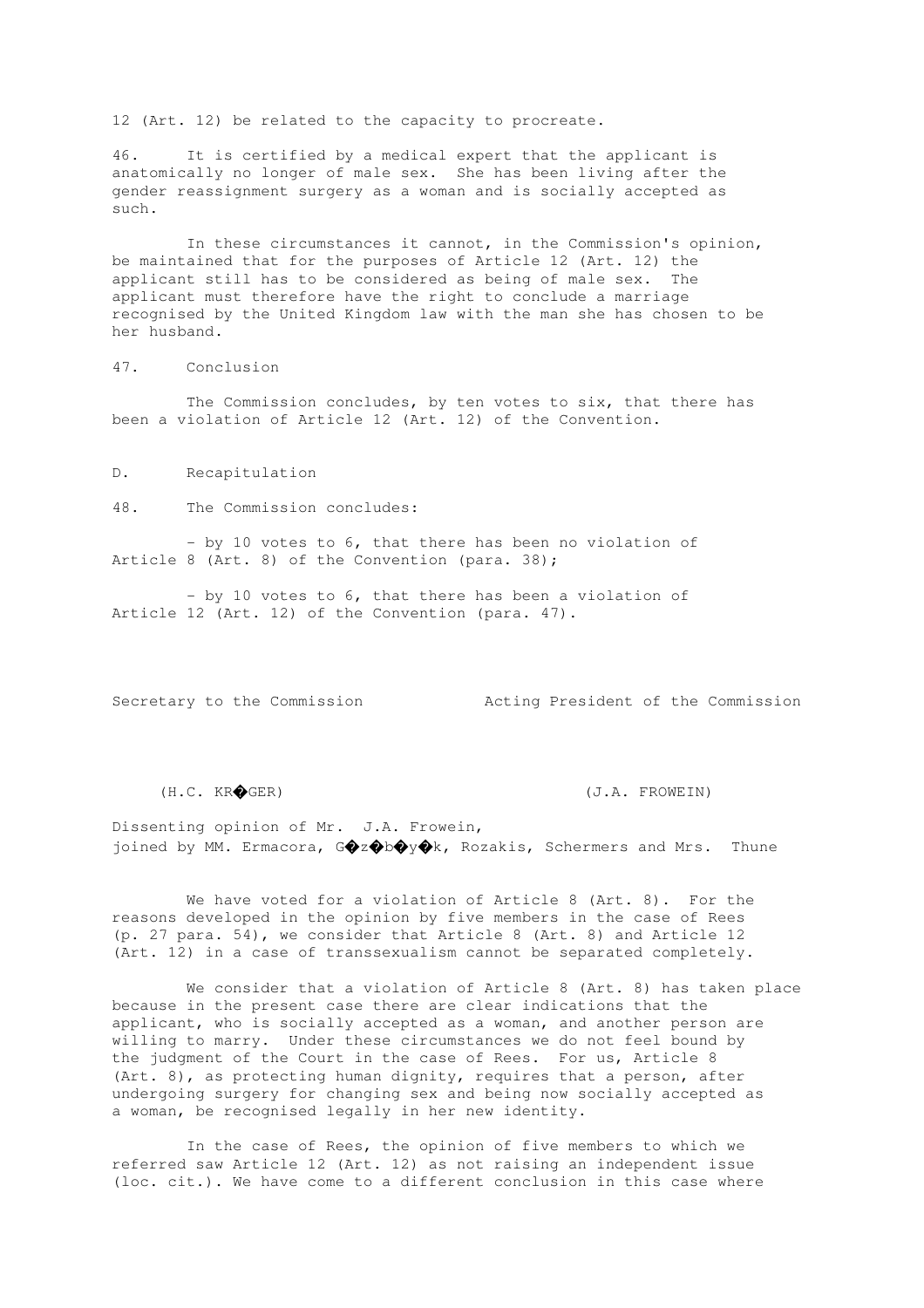the applicant has alleged that she has a concrete possibility to get married.

Dissenting opinion of Mr. H. Danelius, joined by MM. Weitzel, Vandenberghe, Sir Basil Hall and Mrs. Liddy (in regard to Article 12 (Art. 12) of the Convention)

 In the Rees case, the European Court of Human Rights considered that the legal impediment in the United Kingdom which made it impossible for the applicant in that case to marry a woman was not such as to impair the right to marry guaranteed by Article 12 (Art. 12) of the Convention. The Court therefore concluded that there had been no violation of that Article (Art. 12) (para. 41 above).

 I find it natural to take the Court's reasoning in the Rees case as the starting-point in the present case. It remains to be examined whether there are any reasons for distinguishing the present case from the Rees case.

 The Court's reasoning in the Rees case as referred to above was of a general character and based on an evaluation of a principle of United Kingdom law rather than on an assessment of any concrete circumstances pertaining to the specific case. Consequently, it would not seem justified to distinguish the present case from the Rees case on the ground that the present applicant appears to have a male partner wishing to marry her (para. 44 above). Nor can I find any other distinguishing elements which could be relevant to the conclusion drawn in relation to Article 12 (Art. 12).

 It follows, in my view, that the present case cannot be distinguished from the Rees case. Following the Court's case-law on this matter, I have therefore voted against the Commission's conclusion in paragraph 47 of the Report.

Dissenting opinion of Mr. F. Martinez

 I differ from the opinion of the majority of the Commission in their finding that there has been a violation of Article 12 (Art. 12) of the Convention. My reasons are as follows:

1. The Lawless judgment says that the Commission is an auxiliary of the Court.

 I think, therefore, that the Commission should not go against the Court's doctrine, but attempt to keep to it.

2. Where Article 12 (Art. 12) of the Convention is concerned, it seems to me that the Commission is not following the Court, but contradicting it.

 The Court held in the Rees judgment that, at the present stage of the development of United Kingdom law, a transsexual cannot be considered as a woman where marriage is concerned (para. 40 of the judgment).

3. In departing from the Court's opinion, the Commission finds a difference between the Rees case and the one with which we are concerned, the difference being that there is a person of the male sex wishing to marry the applicant (para. 44 of the Report).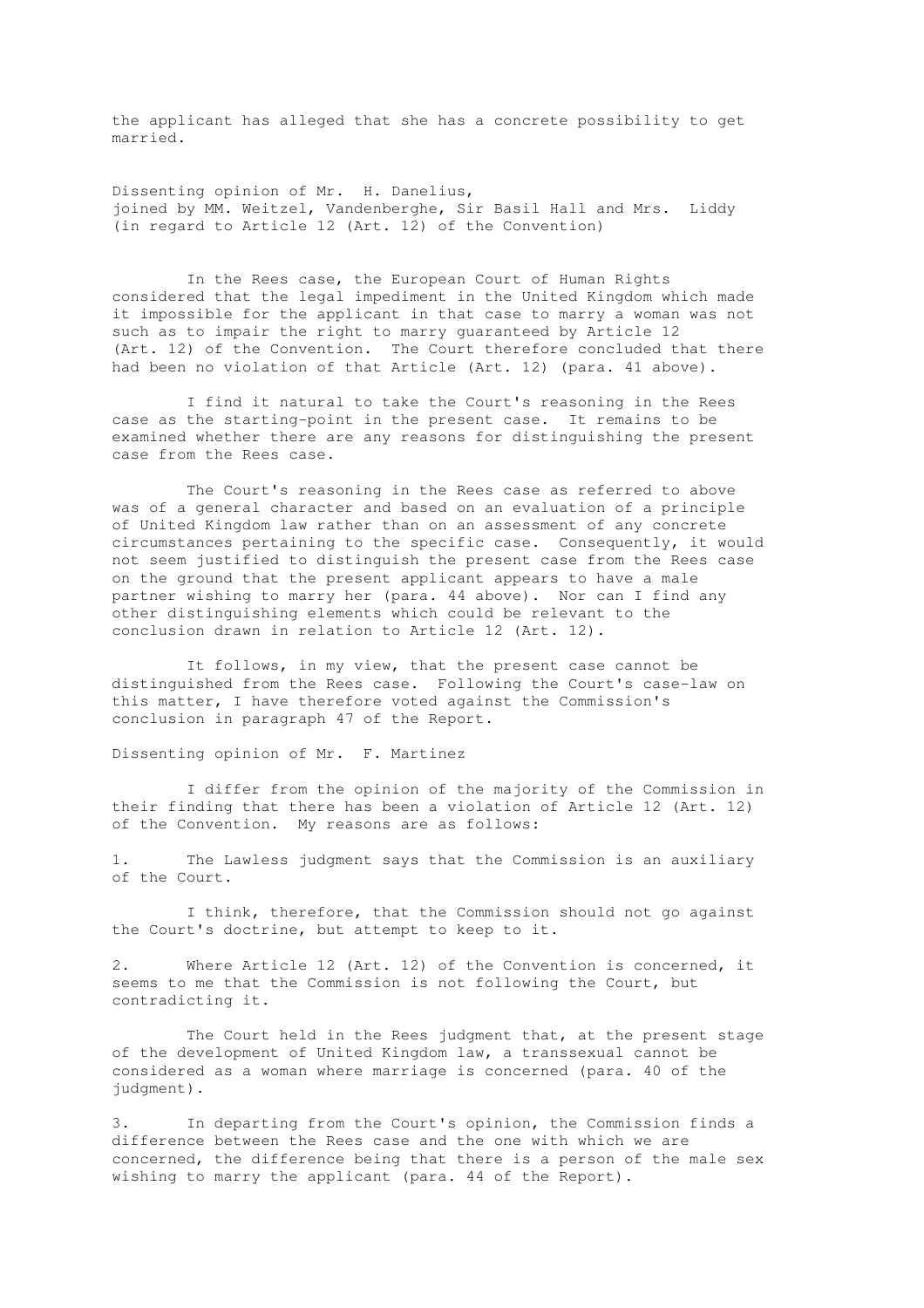But I do not think that this fact allows a valid distinction to be drawn between the two cases because it is actual capacity, and not a partner's wish, which makes a person capable of contracting a marriage.

4. In support of the impediment barring the applicant from contracting the desired marriage, I would draw attention to the Court's opinion that the guarantee contained in Article 12 (Art. 12) of the Convention concerns traditional marriage between persons of biologically opposite sexes (Rees judgment, para. 49).

 But there is also the actual text of Article 12 (Art. 12), which, as the Court pointed out, refers to the national law of the States party to the Convention (Rees judgment, para. 50). This means that it is for the laws of the state to specify the essence of marriage and the conditions governing access to it.

 In English law, marriage is subject to the condition that the partners should be of the male and female sex respectively (cf. Comm. Report, para. 27). Where marriage is concerned, sex is to be determined by chromosomal, gonadal and genital tests (Comm. Report, para. 28).

 For this reason, since the applicant fails to show that her female sex has been determined by chromosomal, gonadal and genital tests, she does not have the right to marry "according to the national laws governing the exercise of this right".

5. Marriage is not merely a question of wishes, but a question of legal capacity.

 If the applicant were a citizen of a state for which marriage is simply the lawful union of two consenting individuals, she would have no difficulty in contracting a marriage.

APPENDIX I

HISTORY OF PROCEEDINGS

Date Item

 $\mathcal{L}_\mathcal{L} = \mathcal{L}_\mathcal{L} = \mathcal{L}_\mathcal{L} = \mathcal{L}_\mathcal{L} = \mathcal{L}_\mathcal{L} = \mathcal{L}_\mathcal{L} = \mathcal{L}_\mathcal{L} = \mathcal{L}_\mathcal{L} = \mathcal{L}_\mathcal{L} = \mathcal{L}_\mathcal{L} = \mathcal{L}_\mathcal{L} = \mathcal{L}_\mathcal{L} = \mathcal{L}_\mathcal{L} = \mathcal{L}_\mathcal{L} = \mathcal{L}_\mathcal{L} = \mathcal{L}_\mathcal{L} = \mathcal{L}_\mathcal{L}$ 

| 24 February 1984             | Introduction of the application                                                                                                   |  |  |
|------------------------------|-----------------------------------------------------------------------------------------------------------------------------------|--|--|
| 1 March 1984                 | Registration of the application                                                                                                   |  |  |
| Examination of Admissibility |                                                                                                                                   |  |  |
| 9 May 1984                   | Commission's decision to invite the<br>Government to submit observations on<br>the admissibility and merits of the<br>application |  |  |
| 4 April 1985                 | Government's letter renouncing<br>to submit observations on<br>admissibility                                                      |  |  |